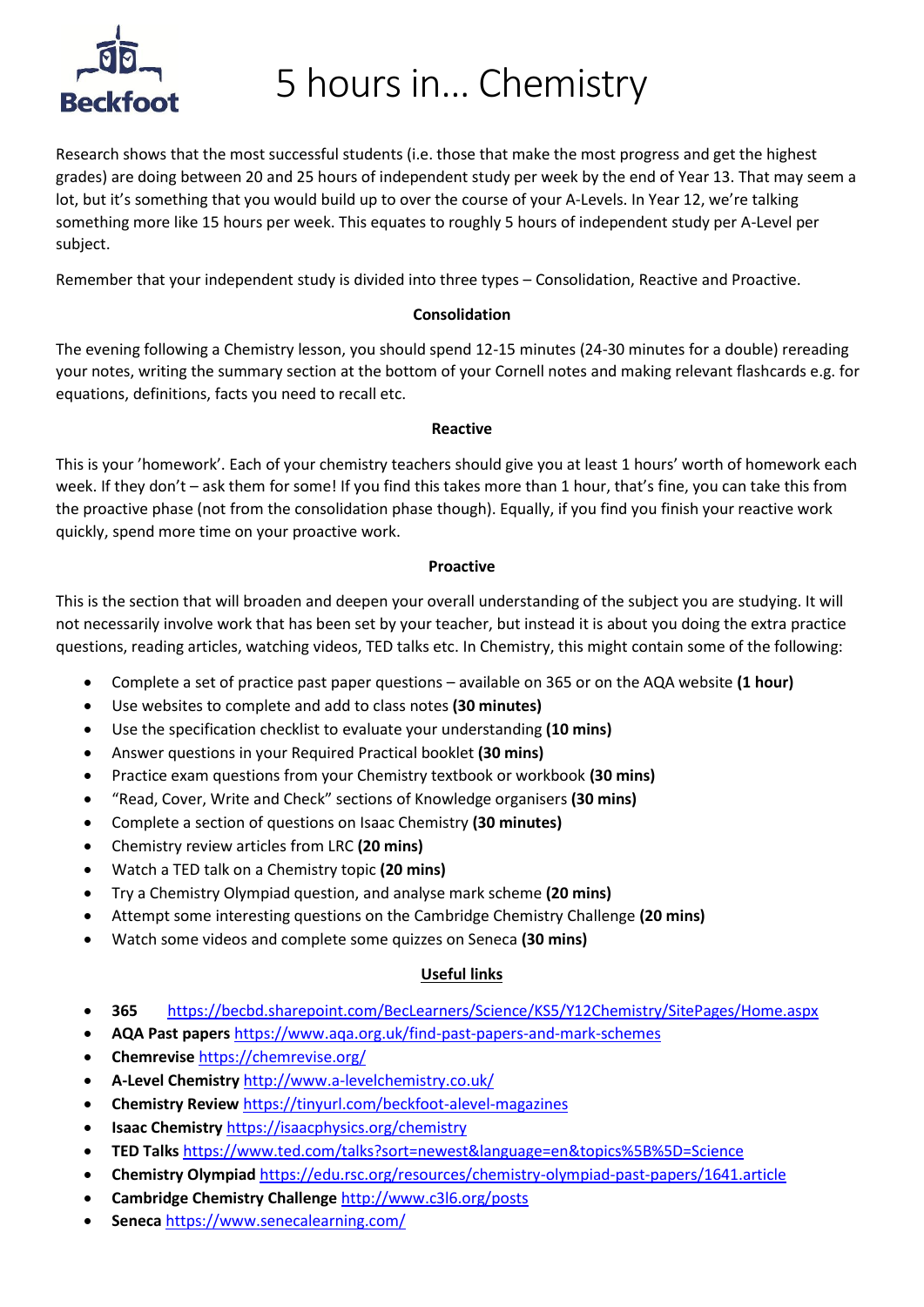

### 5 hours in… Chemistry – your weekly review

**Week beginning: \_\_\_\_\_\_\_\_\_\_\_\_\_\_\_\_\_**

**What have I been learning with Dr Wright? \_\_\_\_\_\_\_\_\_\_\_\_\_\_\_\_\_\_\_\_\_\_\_\_\_\_\_\_\_\_\_\_\_\_\_\_\_\_\_\_\_\_\_\_\_\_\_\_\_\_\_\_\_\_\_\_\_\_\_\_\_\_\_\_\_\_\_\_\_\_\_\_\_\_\_\_\_\_\_\_\_\_\_\_\_\_**

**What have I been learning with Mrs Milner? \_\_\_\_\_\_\_\_\_\_\_\_\_\_\_\_\_\_\_\_\_\_\_\_\_\_\_\_\_\_\_\_\_\_\_\_\_\_\_\_\_\_\_\_\_\_\_\_\_\_\_\_\_\_\_\_\_\_\_\_\_\_\_\_\_\_\_\_\_\_\_\_\_\_\_\_\_\_\_\_\_\_\_\_\_\_**

| <b>Consolidation (tick</b><br>when complete) |  | <b>Reactive 1</b> | <b>Reactive 2</b> | <b>Proactive 1</b> | <b>Proactive 2</b> | <b>Proactive 3</b> |
|----------------------------------------------|--|-------------------|-------------------|--------------------|--------------------|--------------------|
| Lesson 1                                     |  |                   |                   |                    |                    |                    |
| Lesson 2                                     |  |                   |                   |                    |                    |                    |
| Lesson 3                                     |  |                   |                   |                    |                    |                    |
| Lesson 4                                     |  |                   |                   |                    |                    |                    |
| Lesson 5                                     |  |                   |                   |                    |                    |                    |
| Time spent                                   |  |                   |                   |                    |                    |                    |

Total time spent on Independent Learning in Chemistry this week:

**Areas that require further review Things I need to ask Dr Wright/Mrs Milner**

**Checked by: \_\_\_\_\_\_\_\_\_\_\_\_\_\_\_\_\_\_\_\_ (teacher)**